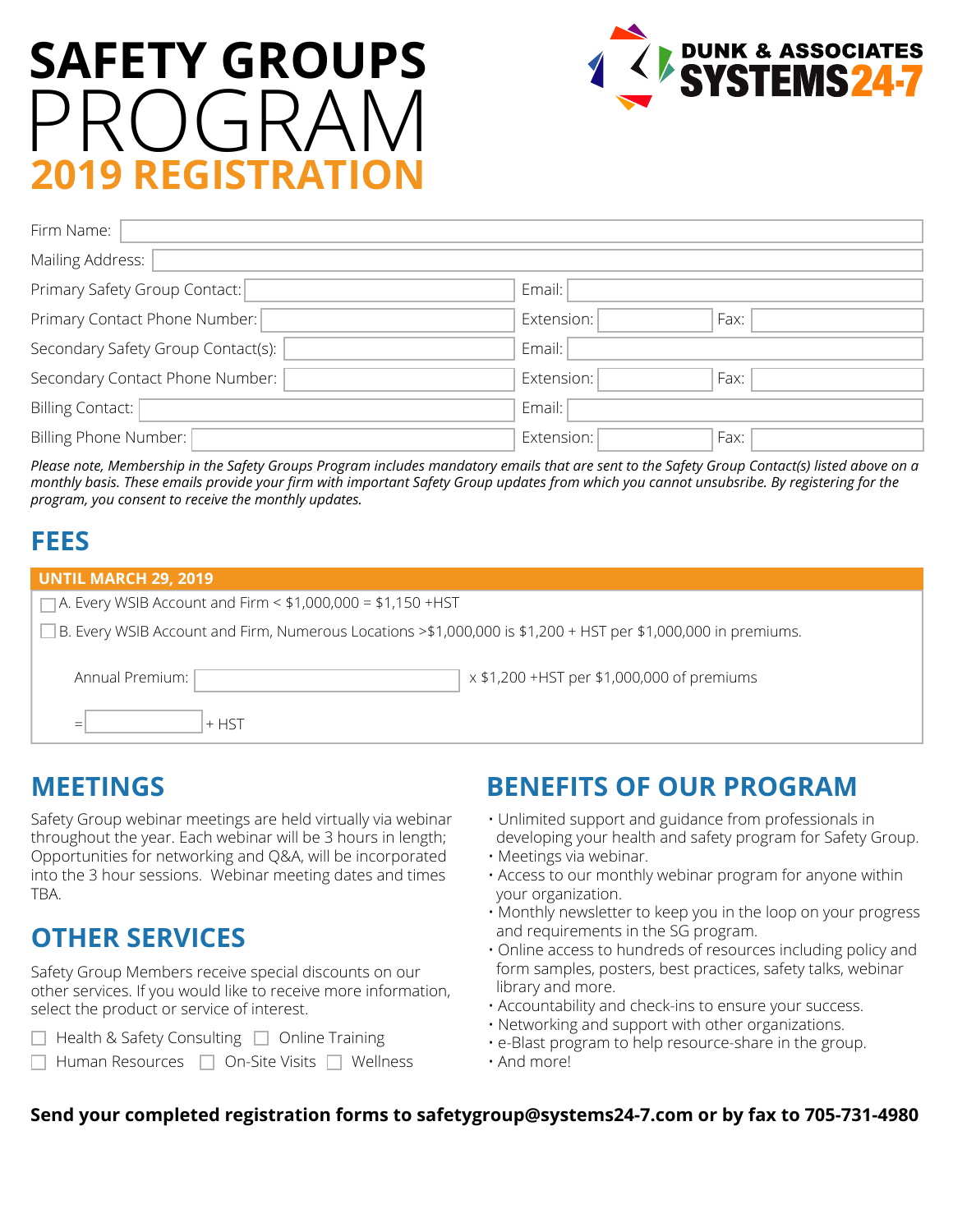



**Safety Groups Program Firm Application Form** 



*Yes, as the owner/Senior Manager, I would like to apply on the behalf of my company to participate in the Safety Groups Program for 2019.*

**reset**<br>save

| Firm (full name):                                                                                                                                                                                                                                              |                                                                           |              |                               |           |      |                           |                                 |         |                                |  |
|----------------------------------------------------------------------------------------------------------------------------------------------------------------------------------------------------------------------------------------------------------------|---------------------------------------------------------------------------|--------------|-------------------------------|-----------|------|---------------------------|---------------------------------|---------|--------------------------------|--|
| Start >                                                                                                                                                                                                                                                        |                                                                           |              |                               |           |      |                           |                                 |         |                                |  |
| Parent Company (if any):                                                                                                                                                                                                                                       |                                                                           |              |                               |           |      |                           |                                 |         |                                |  |
|                                                                                                                                                                                                                                                                |                                                                           |              |                               |           |      |                           |                                 |         |                                |  |
| <b>WSIB Account Number:</b>                                                                                                                                                                                                                                    |                                                                           |              | WSIB Firm Number(s):          |           |      |                           |                                 |         |                                |  |
|                                                                                                                                                                                                                                                                |                                                                           |              |                               |           |      |                           |                                 |         |                                |  |
| Annual WSIB Premium:                                                                                                                                                                                                                                           |                                                                           | Number of    | Union                         |           |      | If yes, state Union name. |                                 |         |                                |  |
|                                                                                                                                                                                                                                                                |                                                                           | Employees:   |                               | yes<br>no |      |                           |                                 |         |                                |  |
| Address:                                                                                                                                                                                                                                                       |                                                                           |              | City/Town:                    |           |      |                           | Province:                       |         | Postal Code:                   |  |
|                                                                                                                                                                                                                                                                |                                                                           |              |                               |           |      |                           |                                 |         |                                |  |
| Telephone Number:                                                                                                                                                                                                                                              | FAX Number:                                                               |              | E-mail Address                |           |      |                           |                                 |         |                                |  |
|                                                                                                                                                                                                                                                                |                                                                           |              |                               |           |      |                           |                                 |         |                                |  |
| Contact Name (please print):                                                                                                                                                                                                                                   |                                                                           |              |                               |           |      |                           | Language:                       |         |                                |  |
|                                                                                                                                                                                                                                                                |                                                                           |              |                               |           |      |                           |                                 | English | French                         |  |
| Title:                                                                                                                                                                                                                                                         |                                                                           |              |                               |           |      |                           |                                 |         |                                |  |
|                                                                                                                                                                                                                                                                |                                                                           |              |                               |           |      |                           |                                 |         |                                |  |
| <b>Signature:</b>                                                                                                                                                                                                                                              | Please sign before sending to the Safety Groups sponsor.                  |              |                               |           |      |                           | Date                            |         | (dd/mmm/yyyy)                  |  |
| Safety Group Sponsor:                                                                                                                                                                                                                                          |                                                                           |              |                               |           |      |                           |                                 |         |                                |  |
|                                                                                                                                                                                                                                                                |                                                                           |              |                               |           |      |                           |                                 |         |                                |  |
| Dunk & Associates - Leaders in Safety                                                                                                                                                                                                                          |                                                                           |              |                               |           |      |                           |                                 |         |                                |  |
|                                                                                                                                                                                                                                                                |                                                                           |              |                               |           |      |                           |                                 |         |                                |  |
| Indicate the completed                                                                                                                                                                                                                                         | 2004<br>2005                                                              | 2006<br>2007 | 2008                          | 2009      | 2010 |                           |                                 |         | Note: Firms may complete up to |  |
|                                                                                                                                                                                                                                                                |                                                                           |              |                               |           |      |                           |                                 |         |                                |  |
|                                                                                                                                                                                                                                                                | 2011<br>2012                                                              | 2013<br>2014 | 2015                          | 2016      | 2017 |                           | 2018 five years in the program. |         |                                |  |
|                                                                                                                                                                                                                                                                | Please forward to the Safety Groups sponsor of the group you are joining. |              |                               |           |      |                           |                                 |         |                                |  |
|                                                                                                                                                                                                                                                                |                                                                           |              |                               |           |      |                           |                                 |         |                                |  |
|                                                                                                                                                                                                                                                                |                                                                           |              |                               |           |      |                           |                                 |         |                                |  |
|                                                                                                                                                                                                                                                                |                                                                           |              |                               |           |      |                           |                                 |         |                                |  |
|                                                                                                                                                                                                                                                                |                                                                           |              |                               |           |      |                           |                                 |         |                                |  |
|                                                                                                                                                                                                                                                                |                                                                           |              |                               |           |      |                           |                                 |         |                                |  |
|                                                                                                                                                                                                                                                                |                                                                           |              |                               |           |      |                           |                                 |         |                                |  |
|                                                                                                                                                                                                                                                                |                                                                           |              |                               |           |      |                           |                                 |         |                                |  |
|                                                                                                                                                                                                                                                                |                                                                           |              |                               |           |      |                           |                                 |         |                                |  |
|                                                                                                                                                                                                                                                                |                                                                           |              |                               |           |      |                           |                                 |         |                                |  |
|                                                                                                                                                                                                                                                                |                                                                           |              |                               |           |      |                           |                                 |         |                                |  |
|                                                                                                                                                                                                                                                                |                                                                           |              |                               |           |      |                           |                                 |         |                                |  |
| We authorize the Workplace Safety & Insurance Board (WSIB) to disclose to the "Safety Group Sponsor" all financial information                                                                                                                                 |                                                                           |              |                               |           |      |                           |                                 |         |                                |  |
| required for the administration of a Safety Group. This information would include files regarding;                                                                                                                                                             |                                                                           |              |                               |           |      |                           |                                 |         |                                |  |
|                                                                                                                                                                                                                                                                |                                                                           |              |                               |           |      |                           |                                 |         |                                |  |
| • Our premiums, classification, experience rating and claims frequency and severity.                                                                                                                                                                           |                                                                           |              |                               |           |      |                           |                                 |         |                                |  |
|                                                                                                                                                                                                                                                                |                                                                           |              |                               |           |      |                           |                                 |         |                                |  |
|                                                                                                                                                                                                                                                                |                                                                           |              |                               |           |      |                           |                                 |         |                                |  |
| This authorization is valid for a minimum of 12 months from the date of this application or to                                                                                                                                                                 |                                                                           |              |                               |           |      |                           |                                 |         |                                |  |
| the following date of                                                                                                                                                                                                                                          |                                                                           |              |                               |           |      |                           |                                 |         |                                |  |
|                                                                                                                                                                                                                                                                |                                                                           |              |                               |           |      |                           |                                 |         |                                |  |
| (Written notice to the Standards and Incentives Branch of the WSIB is required to cancel this agreement)                                                                                                                                                       | (dd/mmm/yyyy)                                                             |              |                               |           |      |                           |                                 |         |                                |  |
|                                                                                                                                                                                                                                                                |                                                                           |              |                               |           |      |                           |                                 |         |                                |  |
| year(s) in the program.<br>Dunk & Associates - Leaders in Safety<br><b>PO Box 1481</b><br>Bobcaygeon, ON<br><b>K0M1A0</b><br>Email forms to safetygroup@systems24-7.com or fax to 705-731-4980<br><b>Financial Information Disclosure</b><br><b>Signature:</b> |                                                                           |              | Title (Owner/senior manager): |           |      |                           | Date                            |         | (dd/mmm/yyyy)                  |  |